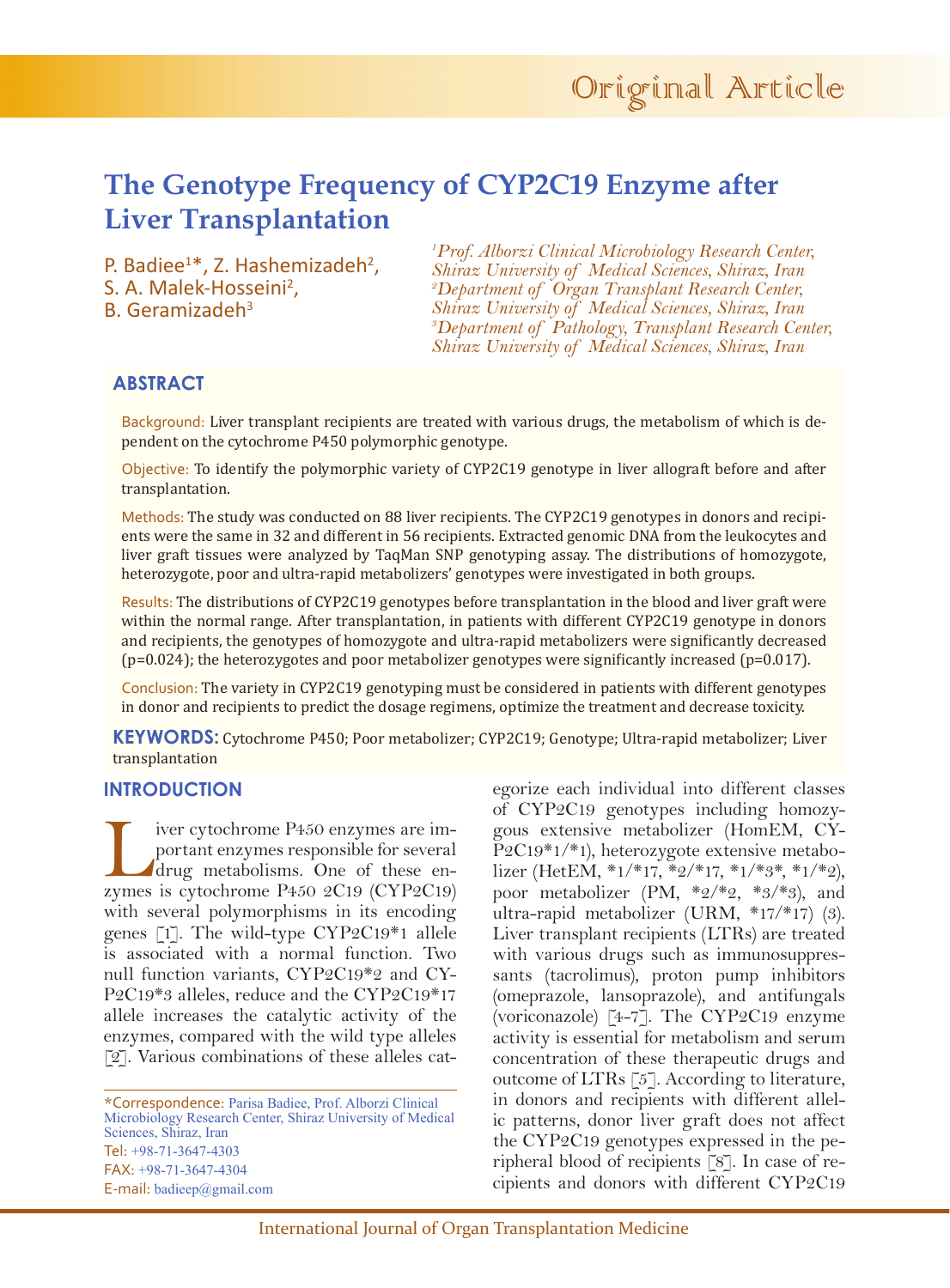genotype, the recipient peripheral blood flows continuously through the new liver graft, and changes the final presentation of CYP2C19 polymorphisms in the liver allograft. These modifications, the so-called homogenous phenomenon, have been assessed in previous studies in relation to different CYP2C19 genotypes (HomEM, HetEM, and PM) [9, 10]. There is however, limited evidence concerning the association between URM genotypes and this phenomenon in LTRs.

This study was conducted to investigate the possible modification in different genotypes of CYP2C19 including HomEM, HetEM, PM and URM among LTRs in the donors and recipients with the same and different CYP2C19 genotypes.

#### **MATERIALS AND METHODS**

#### Study Population and Data Collection

This cross-sectional study was conducted from January 2013 to December 2016 in Namazee Hospital, affiliated to Shiraz University of Medical Sciences, southern Iran. Three types of specimens were examined: blood samples (2 mL EDTA) of donors and recipients collected before the operation (A); liver tissue of the donors taken at the time of transplantation by frozen section (B); and liver tissue of the recipients with clinically suspected acute rejection after transplantation (C). Eightyeight recipients and their donors were enrolled into this study of whom 176 blood samples and 202 liver tissue sections—including 88 frozen liver tissue (B) before transplantation and 114 liver biopsies (C) after transplantation (1 liver biopsy in 72, 2 in 10, 3 in 2, and 4 in 4 recipients)—were examined. Polymorphisms of CYP2C19 were determined in the blood and liver tissues of both donors and recipients. Demographic data including sex, age and their underlying diseases were collected from the patients' medical records. Acute rejection was defined as elevated liver enzymes after transplantation in recipients with increased up to 3 times the normal limit of total bilirubin, alanine aminotransferase, aspartate aminotransferase, gamma-glutamyl transpeptidase, and

alkaline phosphatase in serum without evidence of biliary complications [11].

#### Genomic DNA Isolation

The modified method described by Santos, *et al*, was used to isolate DNAs from the specimens [12]. To remove paraffin residues from tissues, pre-warmed xylene (56 °C) was added to each micro-tube (1 mL), kept for 10 min at 56 °C, centrifuged at 15,000 rpm for 10 min; the supernatant was discarded. This procedure was performed in triplicate. The pellets were washed using descending series of ethanol (100%, 95%, 75%). Genomic DNAs were isolated from the extracted pellets using Invisorb® Spin DNA MicroKit III (Invitek, Berlin, Germany) in accordance with the manufacturer's instructions. The quantity and quality of the extracted DNAs were examined spectrophotometrically (Nanodrop ND-1000, Wilmington, USA).

#### Real-Time PCR Condition

Genotyping was performed using TaqMan Drug Metabolism SNP Genotyping Assays kit (Applied Biosystems, USA), for the following SNPs: G681A (rs4244285), G636A (rs28399504) and C806T (rs12248560) [13]. The final reaction volumes were 25:11.25 μL of template DNA, 12.5 μL of 2X Taqman Universal Master Mix (Applied Biosystems, USA), and  $1.25 \mu L$  of working stock of SNP genotyping assay. Real-time PCR conditions consisted of an initial denaturation at 95 °C for 10 min, followed by 50 cycles of denaturation at 95 °C for 15 sec and annealing/extension at 60 °C for 90 sec. All the experiments were conducted in duplicate. Real-time PCR was done using ABI 7500 Fast Real-Time PCR System (Applied Biosystems, USA). Polymorphisms of CYP2C19 were classified as follows: HomEM, CYP2C19\*1/\*1; HetEM, \*1/\*2,  $*1/*3$ ,  $*2/*3$ ,  $*2/*17$ ; PM, CYP2C19 $*2/*2$ , \*3/\*3 and URM, \*17/\*17.

## **Ethics**

This study was conducted in accordance with the Declaration of Helsinki as revised in Edinburgh (1975). The study protocol was approved by the Ethics Committee, Shiraz University of Medical Sciences, Shiraz, Iran. Informed writ-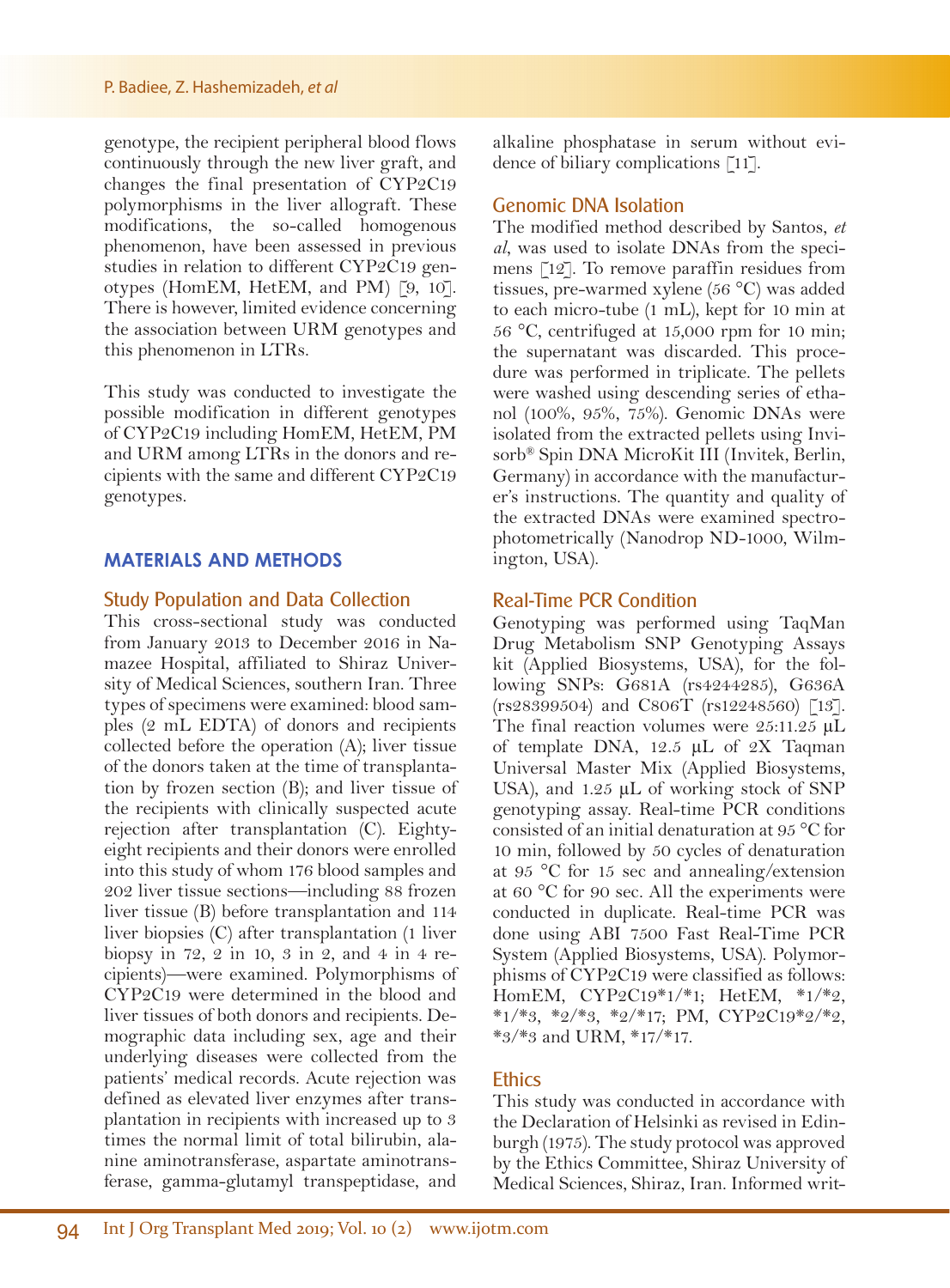| Table 1: Demographic data of the studied participants |                        |  |  |  |
|-------------------------------------------------------|------------------------|--|--|--|
| Variables                                             | No. of Patients $(\%)$ |  |  |  |
| <b>Donors</b>                                         |                        |  |  |  |
| Mean age (yrs)                                        | $28(18-46)$            |  |  |  |
| Sex (male: female)                                    | 46/42                  |  |  |  |
| Recipients                                            |                        |  |  |  |
| Mean age (yrs)                                        | $42(18-61)$            |  |  |  |
| Sex (male:female)                                     | 38/50                  |  |  |  |
| Underling diseases                                    |                        |  |  |  |
| Viral hepatitis (HBV/HCV)                             | 30/88(34)              |  |  |  |
| Primary sclerosing cholangitis                        | 18/88(21)              |  |  |  |
| Wilson's disease                                      | 8/88(9)                |  |  |  |
| Progressive familial intrahepatic cholestasis         | 6/88(7)                |  |  |  |
| <b>Budd-Chiari syndrome</b>                           | 4/88(5)                |  |  |  |
| Autoimmune liver disease                              | 10/88(11)              |  |  |  |
| Cryptogenic liver cirrhosis                           | 12/88(14)              |  |  |  |
| HBV: hepatitis B virus, HCV: hepatitis C virus        |                        |  |  |  |

ten consents were obtained from all participants prior to the blood sampling.

### Statistical Analysis

Analysis was done using SPSS® for Windows® ver 18.0 (SPSS Inc, Chicago, Il, USA). Comparison of the frequencies of HomEM, Het-EM, PM and URM genotypes in the donors and recipients was performed using  $\chi^2$  or Fisher's exact test, whenever necessary. *Student's t*  test was used for comparing means between two groups. A p value <0.05 was considered statistically significant.

## **RESULTS**

The mean age of recipients was 42 years. The male:female ratio was 38/50. The mean age of donors, 28 (range 18–46) years, was significantly (p=0.02) lower than that of the recipients (Table 1). Viral hepatitis (hepatitis B and C) was the most common underlying condition in the studied population. The distributions of HomEM, HetEM, PM, and URM genotypes in peripheral blood samples are presented in Table 2. HomEM and HetEM were the most prevalent genotypes in both groups. There was no statistically significant difference in the distributions of four genotypes between donors and recipients in peripheral blood samples  $(p=0.14)$ . Thirty-two recipients and donors had the same and 56 had different CYP2C19 genotypes in their peripheral blood.

In those with the same CYP2C19 genotypes, no change in the genotype of enzyme in liver graft after transplantation was observed. In those with different CYP2C19 genotypes, however, the genotypes of enzymes were changed in the liver graft after liver transplantation (Table 3). In the latter group, the HomEM and URM genotypes decreased in the recipients (17.9%, 3.6%, respectively), com-

| Table 2: CYP2C19 genotypes in the peripheral blood of donors and recipients be-<br>fore transplantation |                 |                     |  |  |
|---------------------------------------------------------------------------------------------------------|-----------------|---------------------|--|--|
| CYP2C19 Polymorphism                                                                                    | Donors, $n(\%)$ | Recipients, $n(\%)$ |  |  |
| Homozygote extensive metabolizer                                                                        | 34 (39)         | 38(43)              |  |  |
| Heterozygote extensive metabolizer                                                                      | 36(41)          | 26(30)              |  |  |
| Ultra-rapid metabolizer                                                                                 | 10(11)          | 16(18)              |  |  |
| Poor metabolizer                                                                                        | 8 (9)           | 8(9)                |  |  |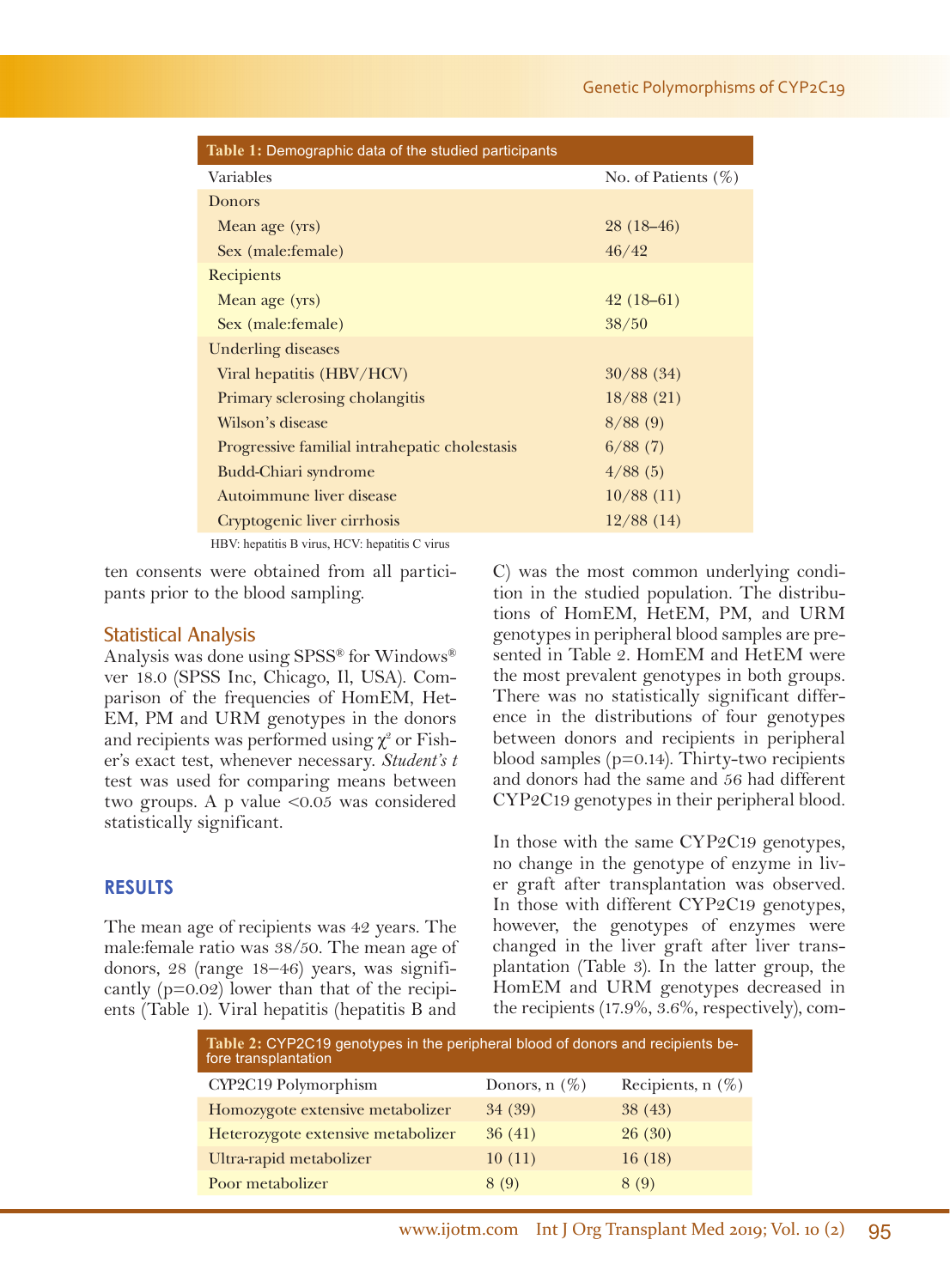| Table 3: Differences in the graft liver CYP2C19 genotypes in donors before and after liver transplantation                      |                                             |                                         |                                        |  |  |
|---------------------------------------------------------------------------------------------------------------------------------|---------------------------------------------|-----------------------------------------|----------------------------------------|--|--|
| CYP2C19 Polymorphism                                                                                                            | <b>Recipient PBMCs</b><br>after LT, $n$ (%) | Donor liver graft<br>before LT, $n$ (%) | Donor liver graft<br>after LT, $n$ (%) |  |  |
| Homozygote extensive metabolizer                                                                                                | 24(43)                                      | 20(36)                                  | 10(18)                                 |  |  |
| Heterozygote extensive metabolizer                                                                                              | 14(25)                                      | 22(39)                                  | 32(57)                                 |  |  |
| Ultra rapid metabolizer                                                                                                         | 12(21)                                      | 8 (14)                                  | 2(4)                                   |  |  |
| Poor metabolizer                                                                                                                | 6(11)                                       | 6(11)                                   | 12(21)                                 |  |  |
| $\mathbf{A}$ , and $\mathbf{A}$ , and $\mathbf{A}$ , and $\mathbf{A}$ , and $\mathbf{A}$ , and $\mathbf{A}$<br>$\sum_{i=1}^{n}$ |                                             |                                         |                                        |  |  |

PBMCs: peripheral blood mononuclear cells, LT: liver transplantation

pared with those in the donor's graft (35.7%, 14.3%, respectively) ( $p=0.024$ ). The rates of HetEM and PM increased in the recipients, compared with those in the primary donor's graft (57.1% *vs* 39.3%) and (21.4% *vs* 10.7%), respectively ( $p=0.017$ ).

## **DISCUSSION**

CYP2C19 is one of the major isoenzymes of human hepatic CYP system. Polymorphism in the enzyme encoding genes influences individual variation of CYP2C19 activity and efficacy [14, 15]. This study investigated the variation of liver graft CYP2C19 polymorphism among donors and recipients with different CYP2C19 genotypes before and after liver transplantation.

In the present study, 32 (36%) of 88 recipients were recognized similar in CYP2C19 genotypes with their donors; 56 (64%) were different. The frequencies of HomEM, HetEM, URM, and PM genotypes in donor' peripheral blood was 39%, 41%, 11%, and 9%, respectively. These rates in other Iranian population were reported 47.5%, 45.9%, 5%, and 1.6% [16]; in Japanese they were 36.6%, 44.6%, 0.0%, and 18.8%, respectively [17]. The frequency of CYP2C19 genotypes are variable and depends on the ethnicity and the number of the study population.

The expression of the final liver graft genotype depends on the donor graft and recipient peripheral blood mononuclear cells, a phenomenon referred to as homogenous phenomenon [8, 9]. In our study, in recipients with different donor genotype of enzyme, HomEM and URM decreased and HetEM and PM

increased, compared with those genotypes in the primary donor's graft. Similar results were reported by Chiu, *et al*, when comparing the CYP2C19 polymorphisms of HomEM, HetEM and PM in recipients with the same or different donors' genotypes [9]. Limited studies have investigated URM genotype in the liver grafts.

Patients undergoing liver transplantation receive a wide range of medications. The effectiveness of the post-operative drug therapy is highly influenced by the drug-metabolizing capacity of the donor liver. Variability in the response to treatment, rate of drug metabolism and patient's outcome after transplantation are basically dependent upon the genetic polymorphisms of the drug-metabolizing enzymes such as CYP2C19 [5, 18, 19]. Several studies have shown that the co-administration of proton pump inhibitors with tacrolimus in patients with PM genotype is directly correlated with higher serum concentrations of tacrolimus, leading to adverse reactions and nephrotoxicity [20, 21]. Effective serum level of proton pump inhibitors in LTRs suffering from gastrointestinal ulceration is predictable by CYP2C19 genotyping.

Organ transplantation is concomitant with risk of fungal infections like aspergillosis, candidiasis, and scopulariopsis [7, 22]. Invasive fungal infections were reported in 1%–8% of LTRs with a high mortality rate, ranging from 60% to 80% [6, 7]. Voriconazole is used widely in case of fungal infections, especially invasive aspergillosis and is effective against many of fungi [23-26]. Potential correlations were reported between PM genotype and voriconazole concentration. Increase in the rate of PM leads to increased voriconazole se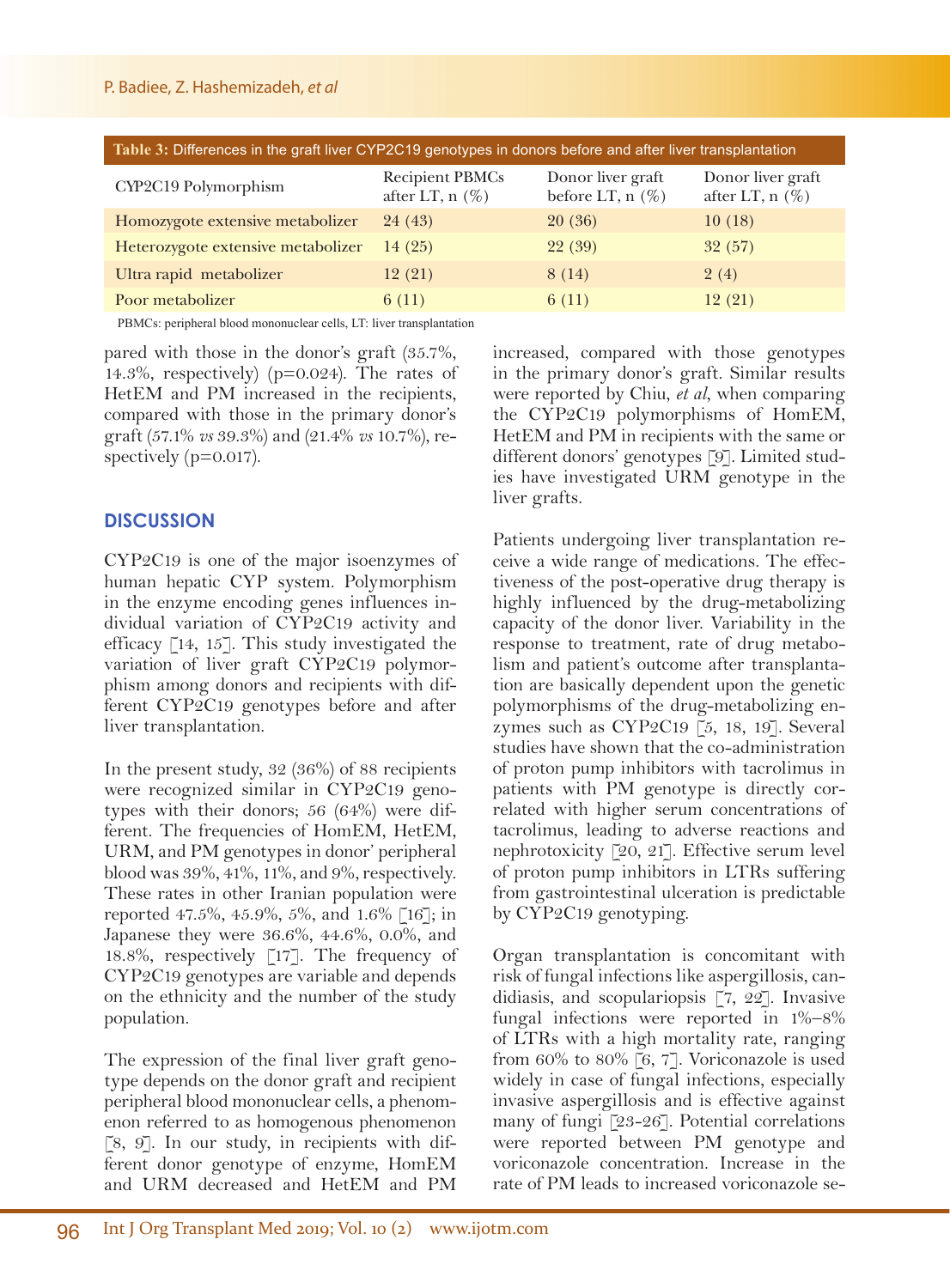rum concentration and its adverse events [26]. Increased URM genotype, on the other hand, is associated with decreased voriconazole serum level and therapeutic failure among LTRs [26].

The limitation of the present study was limited number of liver biopsies due to inclusion of only some rejected recipients in the study. Invasive methods needed for liver biopsy, might affect the liver transplant outcome; nor is it acceptable by an ethics committee.

In conclusion, changes in the allelic pattern of liver graft after transplantation were observed in the recipients with different donor's genotype. These findings can help clinicians and health care providers to predict changes in cytochrome P450 enzymes and serum drug concentrations in the recipients with new liver grafts and consequently help improve graft outcomes in LTRs.

## **ACKNOWLEDGMENTS**

Our thanks go to H. Khajehei, PhD, for copy-editing of the manuscript. This work was based on the PhD thesis of Zahra Hashemizadeh as a requirement for graduation in Mycology from Prof. Alborzi Clinical Microbiology Research Center, Shiraz University of Medical Sciences, Shiraz, Iran.

**FINANCIAL SUPPORT:** This study was financially supported by a grant (92-6884) from Shiraz University of Medical Sciences, Shiraz, Iran.

## **REFERENCES**

- 1. Zanger UM, Schwab M. Cytochrome P450 en- zymes in drug metabolism: regulation of gene ex- pression, enzyme activities, and impact of genetic variation. *Pharmacol Ther* 2013;**138**:103-41. doi: 10.1016/j.pharmthera.2012.12.007.
- 2. Ingelman-Sundberg M, Sim SC, Gomez A, Rodriguez-Antona C. Influence of cytochrome P450 polymorphisms on drug therapies: pharmacogenetic, pharmacoepigenetic and clinical aspects. *Pharmacol Ther* 2007;**116**:496-526. doi: 10.1016/j.

pharmthera.2007.09.004.

- 3. Li-Wan-Po A, Girard T, Farndon P, *et al*. Pharmacogenetics of CYP2C19: functional and clinical implications of a new variant CYP2C19\* 17. *Br J Clin Pharmacol* 2010;**69**:222-30. doi: 10.1111/j.1365- 2125.2009.03578.x.
- 4. Sugimoto M, Shirai N, Nishino M, *et al*. Comparison of acid inhibition with standard dosages of proton pump inhibitors in relation to CYP2C19 genotype in Japanese. *Eur J Clin Pharmacol* 2014;**70**:1073-8. doi: 10.1007/s00228-014-1713-y.
- 5. Imamura CK, Furihata K, Okamoto S, Tanigawara Y. Impact of cytochrome P450 2C19 polymorphisms administered with voriconazole. *J Clin Pharmacol* 2016;**56**:408-13. doi: 10.1002/jcph.605.
- 6. Badiee P, Alborzi A, Malekhosseini SA, *et al*. Determining the incidence of aspergillosis after liver transplant. *Exp Clin Transplant* 2010:**8**:220-3.
- 7. Badiee P, Kordbacheh P, Alborzi A, *et al*. Prospective screening in liver transplant recipients by panfungal PCR-ELISA for early diagnosis of invasive fungal infections. *Liver Transpl* 2007;**13**:1011-6. doi: 10.1002/lt.21175.
- 8. Chiu KW, Tai WC, Nakano T, *et al*. Donor graft does not affect the P450 2C19 genotype expressed in peripheral blood in recipients of living donor liver transplantation. *Clin Transplant* 2010:**24**:830-4. doi:10.1111/j.1399-0012.2010.01220.x.
- 9. Chiu KW, Nakano T, Hu TH, *et al*. Homogenous phenomenon of graft liver CYP2C19 genotypes after living donor liver transplantation. *Eur J Clin Invest*. 2012;**42**:352-6. doi: 10.1111/j.1365- 2362.2011.02589.x.
- 10. Chiu KW, Nakano T, Chen KD, *et al*. Pyrosequenc- ing to identify homogeneous phenomenon when using recipients/donors with different CYP3A5\*3 genotypes in living donor liver transplantation. *PLoS One* 2013;**8**:e71314. doi: 10.1371/journal. pone.0071314.
- 11. Demetris AJ, Batts KP, Dhillon AP, *et al*. Banff schema for grading liver allograft rejection: an international consensus document. *Hepatology* 1997;**25**:658-63. doi:10.1002/hep.510250328.
- 12. Santos MC, Saito CP, Line SR. Extraction of genomic DNA from paraffin-embedded tissue sections of human fetuses fixed and stored in formalin for long periods. *Pathol Res Pract* 2008;**204**:633-6. doi: 10.1016/j.prp.2008.04.005.
- 13. Applied biosystems. TaqMan® Drug Metabolism Genotyping Assay Search. *https://bioinfo. Applied biosystems.com/genome-database/drug-metabolism-genotyping.html; 2011* (Accessed January 20 2019).
- 14. Daly AK. Pharmacogenetics of the major polymorphic metabolizing enzymes. *Fundam Clin Pharmacol* 2003;**17**:27-41. doi: 10.1046/j.1472- 8206.2003.00119.x.
- 15. Frye RF, Zgheib NK, Matzke GR, *et al*. Liver disease